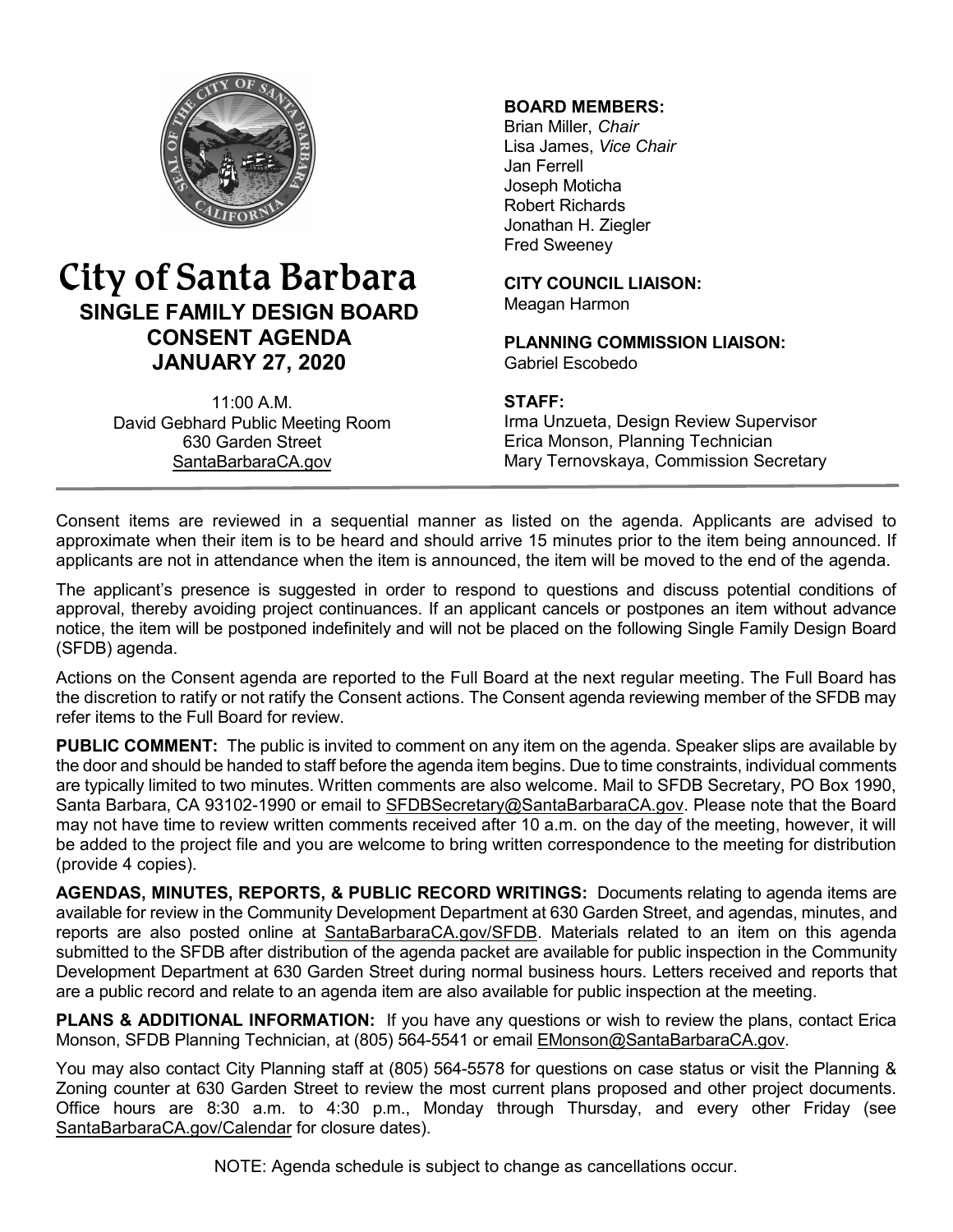**AMERICANS WITH DISABILITIES ACT:** If you need auxiliary aids or services or staff assistance to attend or participate in this meeting, contact the SFDB Secretary at (805) 564-5470, ext. 3308. If possible, notification at least 48 hours prior to the meeting will usually enable the City to make reasonable arrangements. Specialized services, such as sign language interpretation or documents in Braille, may require additional lead time to arrange.

**APPEALS:** Decisions of the SFDB may be appealed to the City Council. For further information on appeals, contact the Planning Division staff or the City Clerk's office. Appeals must be in writing and must be filed with the City Clerk at City Hall, 735 Anacapa Street within 10 calendar days of the meeting at which the Board took action or rendered its decision.

**NOTICE:** On Thursday, January 23, 2020, this Agenda was posted on the outdoor bulletin board at the Community Development Department, 630 Garden Street and online at [SantaBarbaraCA.gov/SFDB](http://www.santabarbaraca.gov/gov/brdcomm/nz/sfdb/agendas.asp).

#### **PLEASE BE ADVISED**

CEQA Guidelines §15183 Exemptions (Projects Consistent with General Plan). Under this California Environmental Quality Act (CEQA) Guidelines section, projects with new development (new nonresidential square footage or new residential units) qualify for an exemption from further environmental review documents if (1) they are consistent with the General Plan development density evaluated in the 2011 General Plan Program Environmental Impact Report, and (2) any potentially significant project-specific impacts are addressed through existing development standards. Section 15183 exemptions are determined by staff based on a preliminary environmental review process. A decision-maker CEQA finding is required for a Section 15183 exemption. City Council General Plan environmental findings remain applicable for the project.

#### **NOTICE OF CASE NUMBER FORMAT CHANGE**

*The City has recently updated permit tracking software necessitating a change to the case number prefix from "MST" to "PLN."*

# **FINAL APPROVAL**

# **A. 1795 CALLE PONIENTE**

| Assessor's Parcel Number: 041-021-014 |                                                               |
|---------------------------------------|---------------------------------------------------------------|
| Zone:                                 | RS-6                                                          |
| <b>Application Number:</b>            | PLN2019-00181                                                 |
| Owner:                                | Russell J. Schmitt & Sally J. Holbrook Revocable Living Trust |
|                                       | Sally J. Holbrook and Russell J. Schmitt, Trustees            |
| Applicant:                            | Tai Yeh, Architect                                            |

(Proposal for 227 square feet of additions to the second story of an existing 2,391 square foot twostory single-unit residence. The proposed total of 2,567 square feet of development on a 41,632 square foot lot in the Hillside Design District is 52% of the guideline maximum floor-to-lot-area ratio.)

**Final Approval is requested. Project requires substantial conformance with plans granted Project Design Approval on June 10, 2019. Project was last reviewed on June 10, 2019.**